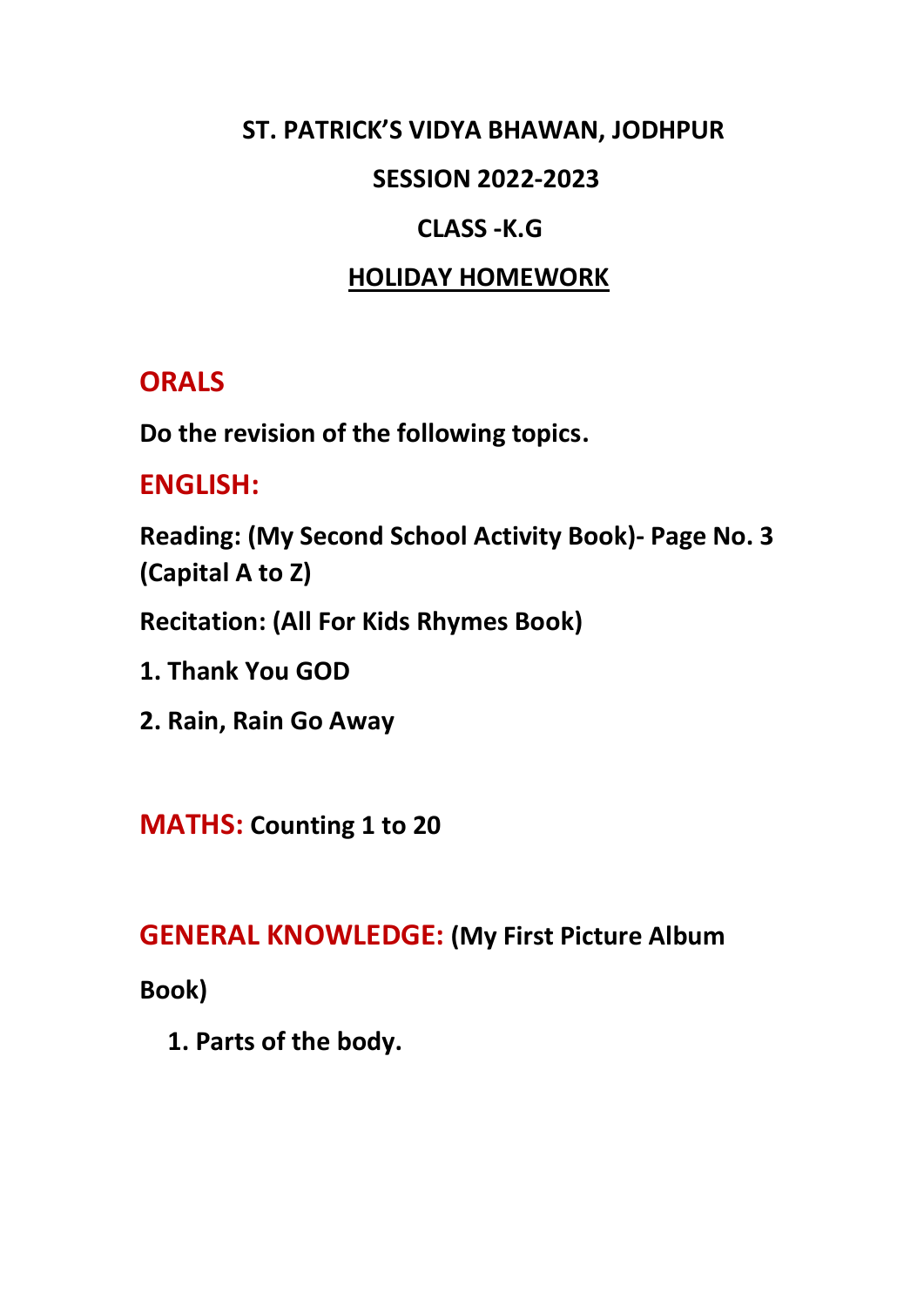# **WRITTEN:**

**Kindly do the practice of the following topics with proper formation and neat handwriting.**

**English:- Capital Letters - I T L E F H J P B R C O Q A D S**



 **Kindly follow the above pattern of writing (as shown in the picture) and write 5 pages in your ROUGH NOTEBOOK.**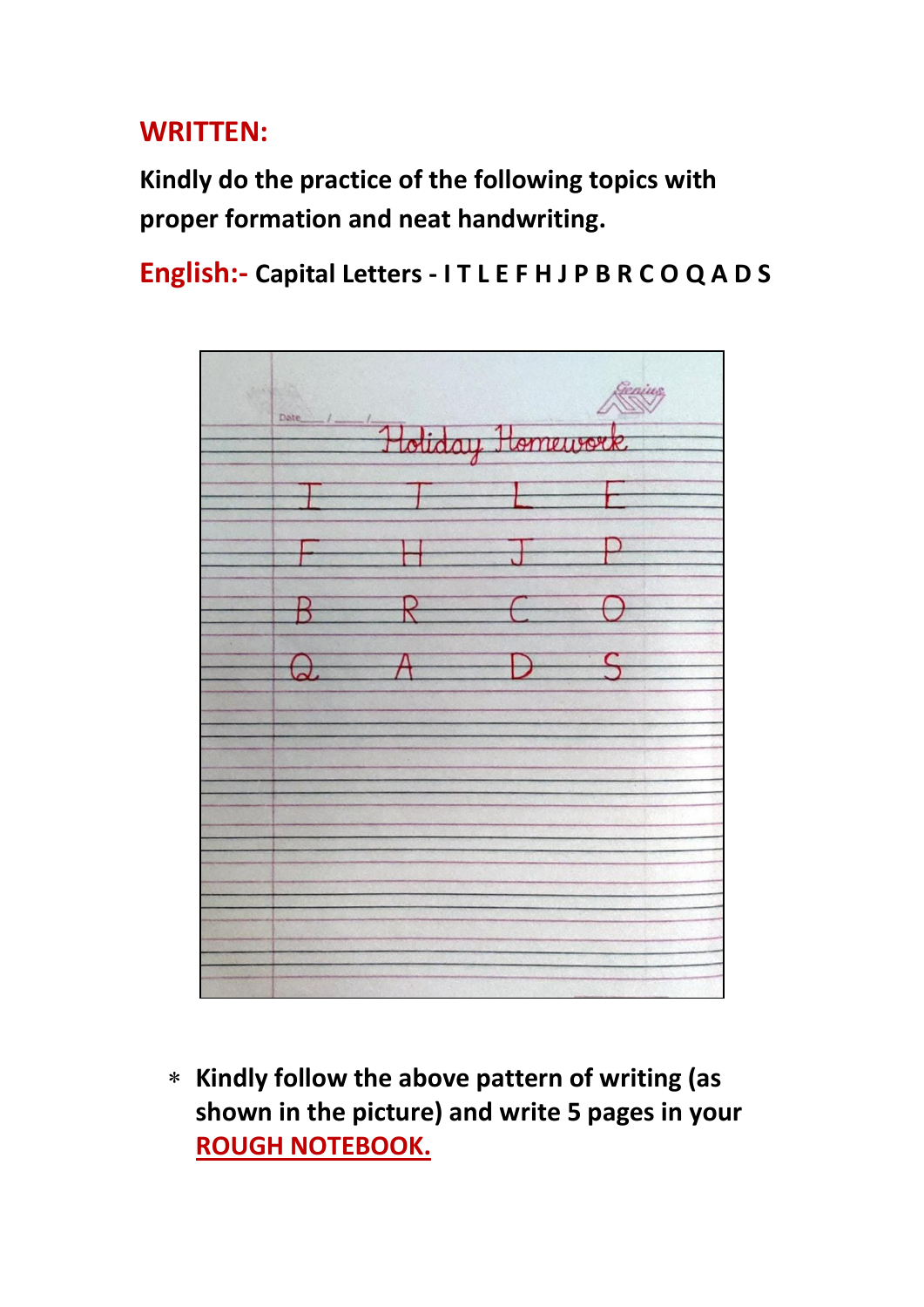# **Maths: Counting 1 to 10**



 **Kindly follow the above pattern of writing (as shown in the picture) and write 5 pages in your ROUGH NOTEBOOK.** 

# **NOTE:**

**[** Do all the work in **2 in 1 Rough notebook** of English and Maths and submit the notebook in the month of July**.]**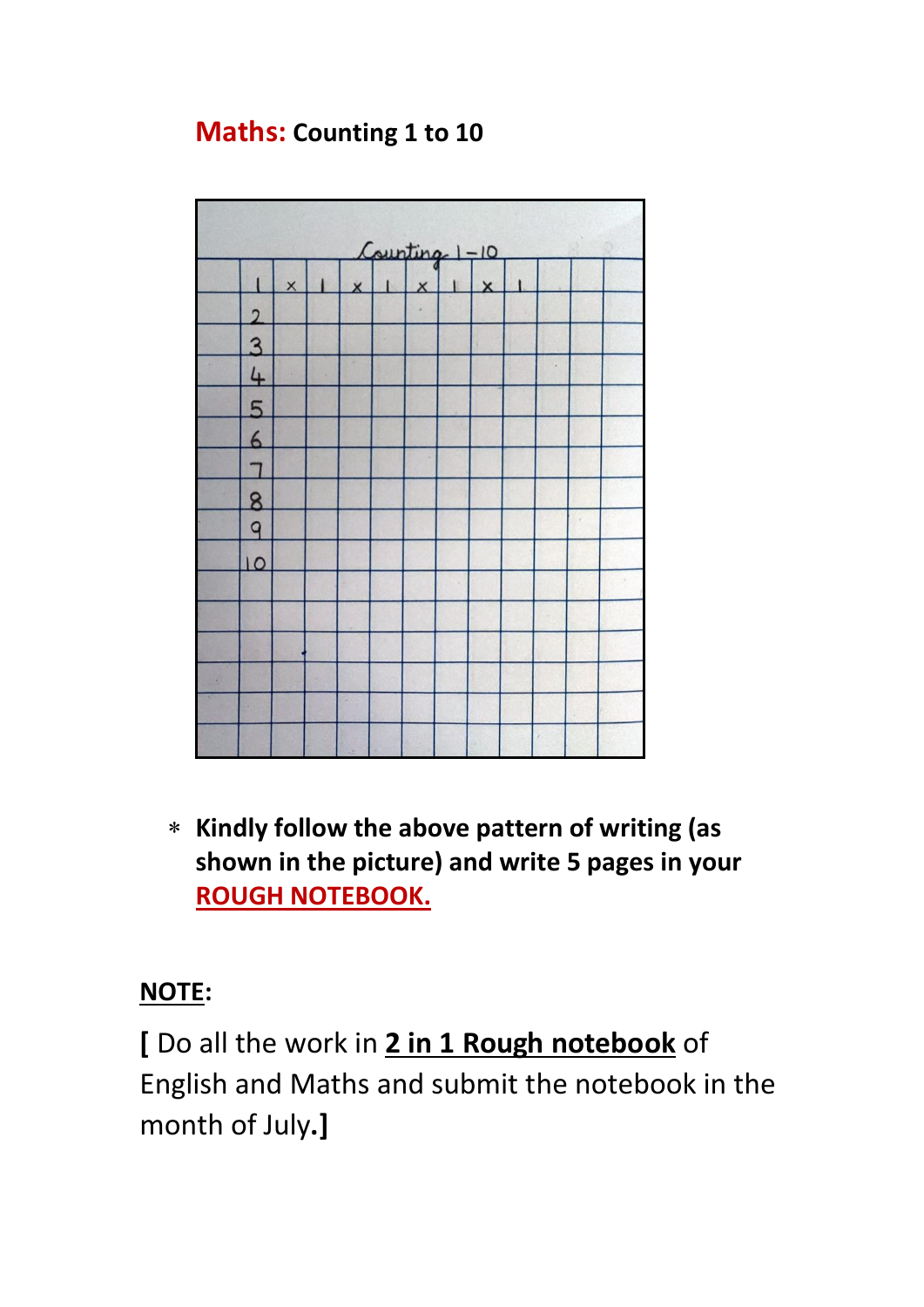**HINDI**

**ह िंदी पढ़ना : शब्द परिवेश प ुस्तक मेपेज नंबि 3,4,5 को दो**

**बाि पढ़ो |**

**ह िंदी कहिता : इन कहिताओिंको याद करो-**

- **1. नानाजी की छड़ी**
- **2. नानी तेिी मोिनी**
- **3. म ु न्ना िाजा**

**ह िंदी हिखित:** 

**1. Core of Writing प ुस्तक मेपेज नंबि 23,24,25,30,31** 

**किनेहै|**

**2. दो लाइन की िफ नोटब ु क मेस्वि अ सेअः तक पााँच बाि**

**ललखना है|**